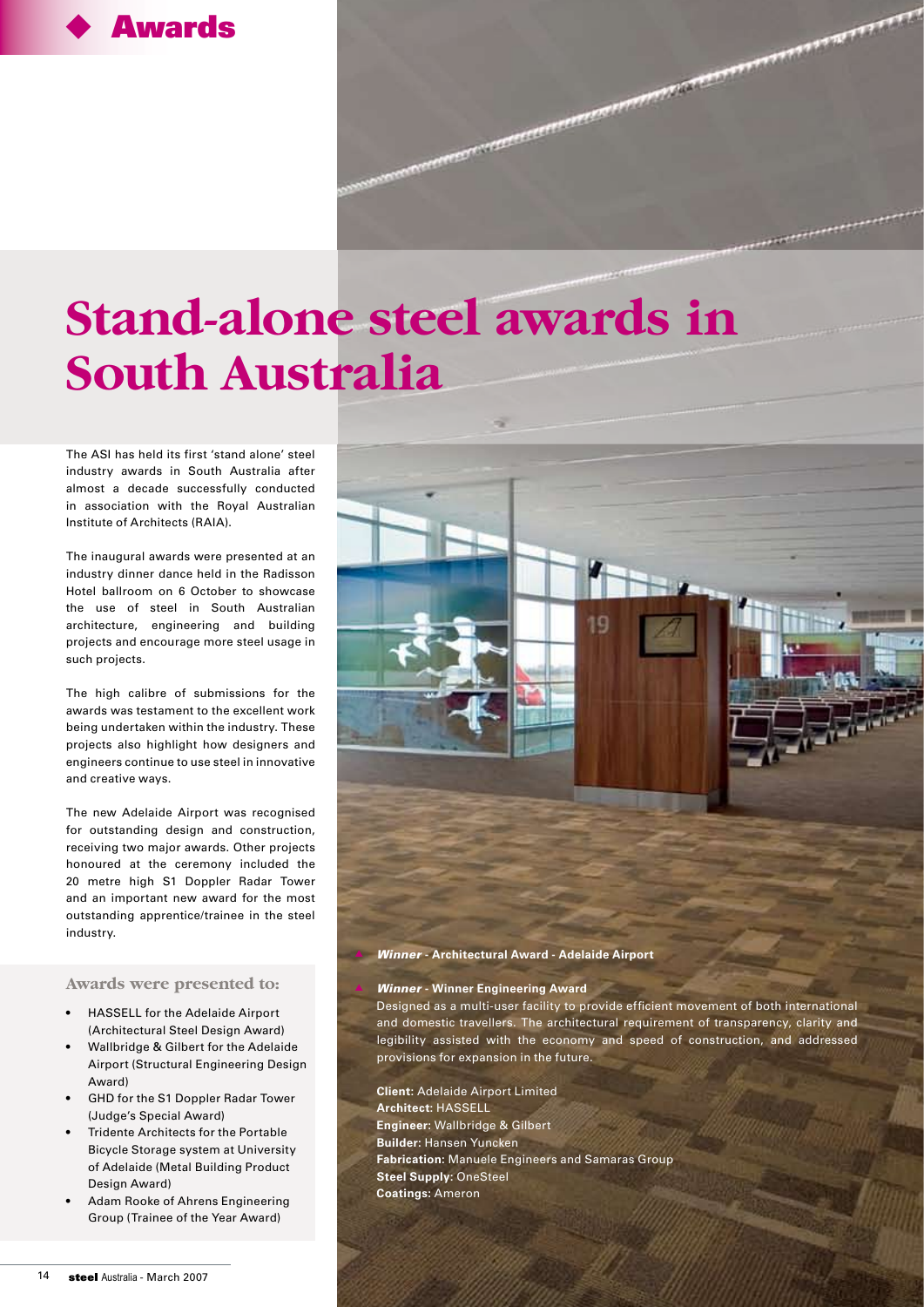The trainee award was a first for ASI in SA to recognise the outstanding achievement of an apprentice or trainee within the steel industry.

ASI State Representative – South Australia, **Ken Remphrey** said the first trainee award recipient, **Adam Rooke** demonstrated true dedication and commitment, not only in his professional career, but in his personal life as well.

"Adam began his career at Ahrens as a boilermaker, but after breaking his back in a motorcycle accident in 2003 and having to learn how to walk again, he knew he would not be able to return to his previous role," Mr Remphrey said.

"After five months' rehabilitation, Mr Rooke was approached by Ahrens Managing Director, **Stefan Ahrens** to see if he would be interested in a shop-detailing traineeship.

"Starting with minimal computer skills and no drafting experience, he has now established himself as one of the company's most skilful designers. He has since worked on some of Australia's most challenging projects, including the steelwork for the north and south canopies of Stadium Australia in Sydney.

"As the awards program continues to grow, we hope many more South Australian companies will take the opportunity to showcase their work."

Mr Remphrey acknowledged the SA committee's work in coordinating the awards function to enhance the work of the ASI in representing the steel industry, providing technical and marketing leadership to grow the market and acting as an independent forum to facilitate steel promotion and competitiveness.

### **Adelaide University**

A requirement to provide student, staff and public access over a range of heights whilst providing an aesthetic interface with the many and varied structures within the university. The use of extensive glass provided transparency.

**Architect:** Walter Brooke & Associates **Engineers:** Wallbridge & Gilbert **Builder:** Kennett **Steel Supply:** Smorgon **Fabrication:** Cavan Structural/ MWS Engineering **Coatings:** CB Painters **Glass Work:** Construction Glazing



#### **BAZ ZAAR Unley Community** Sports Club

To convert a disused Australia Post building into a community sports club. Achieved with good use of external tubular structures to blend to the area landscape. There was a need to blend the interior 'Moroccan theme' with the outside and the constraints of an existing building.

**Architect:** Geoff Redin **Engineer:** CPR Consulting **Builder**: Partek **Steel Supply:** Smorgon and OneSteel **Steel Fabrication:** Kilic Engineering **Coatings**: Solver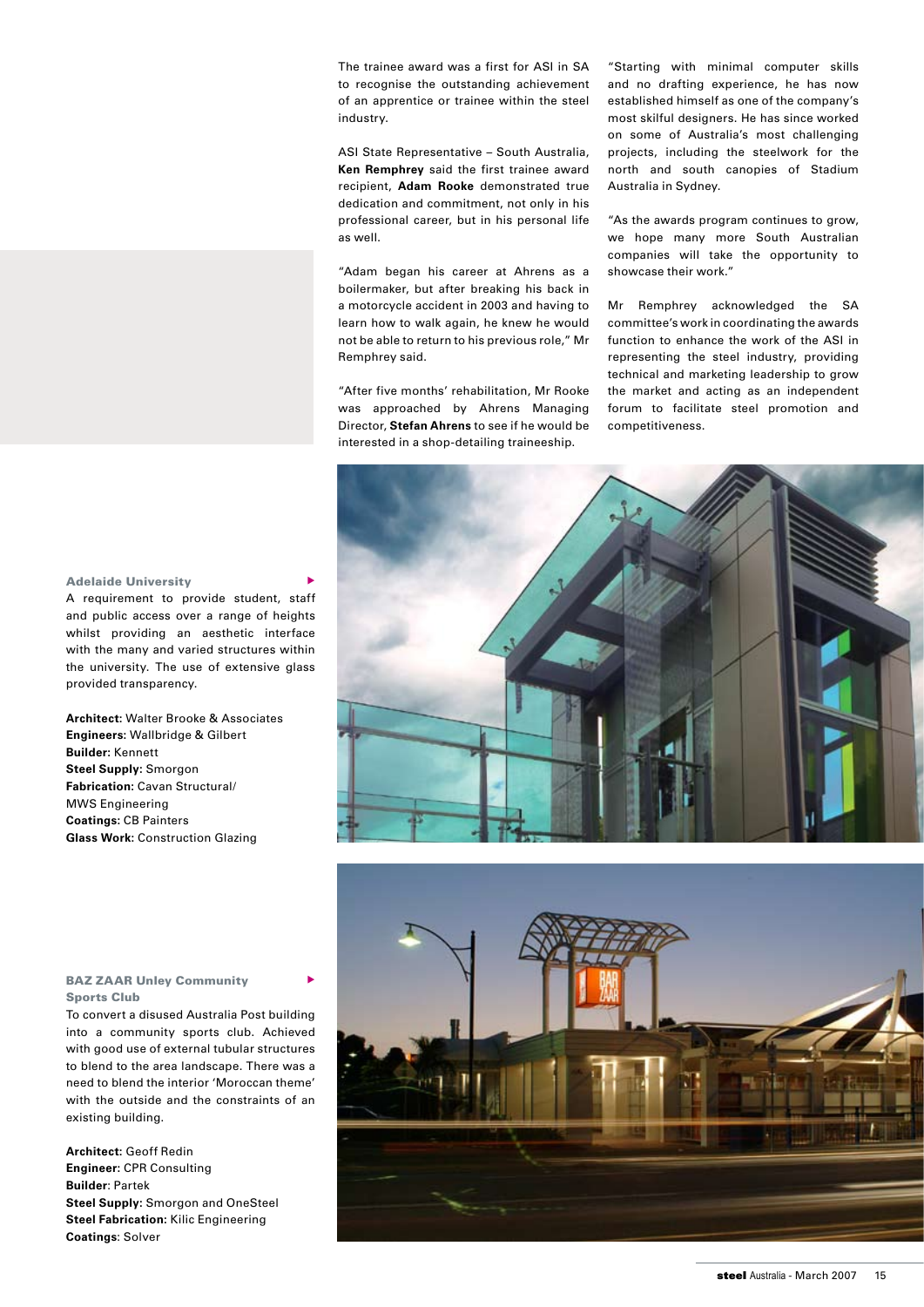

**University of Adelaide - Bike Storage Winner Innovative Use of Steel Award** An innovation to provide secure aesthetic bicycle storage in a transportable module. The module has been designed to allow the skin to be changed to suit a variety of environments.

**Architect:** Tridente Architects **Engineers:** Bastick Llewellyn Consulting Engineers **Builder:** Bruce Interiors & Construction **Steel Supply:** BlueScope Steel **Fabrication:** Tri-Metal Engineering **Coatings:** Solver



**Commonwealth Law Courts**  The optimum use of natural light, external views and a need to contribute transparency and clarity to achieve a building that promotes and enables calm and long periods of concentration.

 The architects used steel to achieve form and function, particularly on the glazed southern wall and the formation of the opal-like exterior**.**

**Architect:** HASSELL **Engineers:** Connell Mott McDonald **Builder:** Hansen Yuncken **Steel Fabrication:** Samaras Group **Coatings:** Dulux



#### Lemforder Factory/ Warehouse/Office

 The brief was to provide a complex which combined all the facets of a car components operation. Thus, the building combines manufacturing/ warehousing and functional, but unobtrusive offices, to satisfy two controlling interests with centres in Europe and USA.

**Architect**: Bryant Concepts **Engineer**: Bryant Concepts **Builder**: Ahrens Group **Steel Supply**: Smorgon & Fielders **Coatings**: Troisi